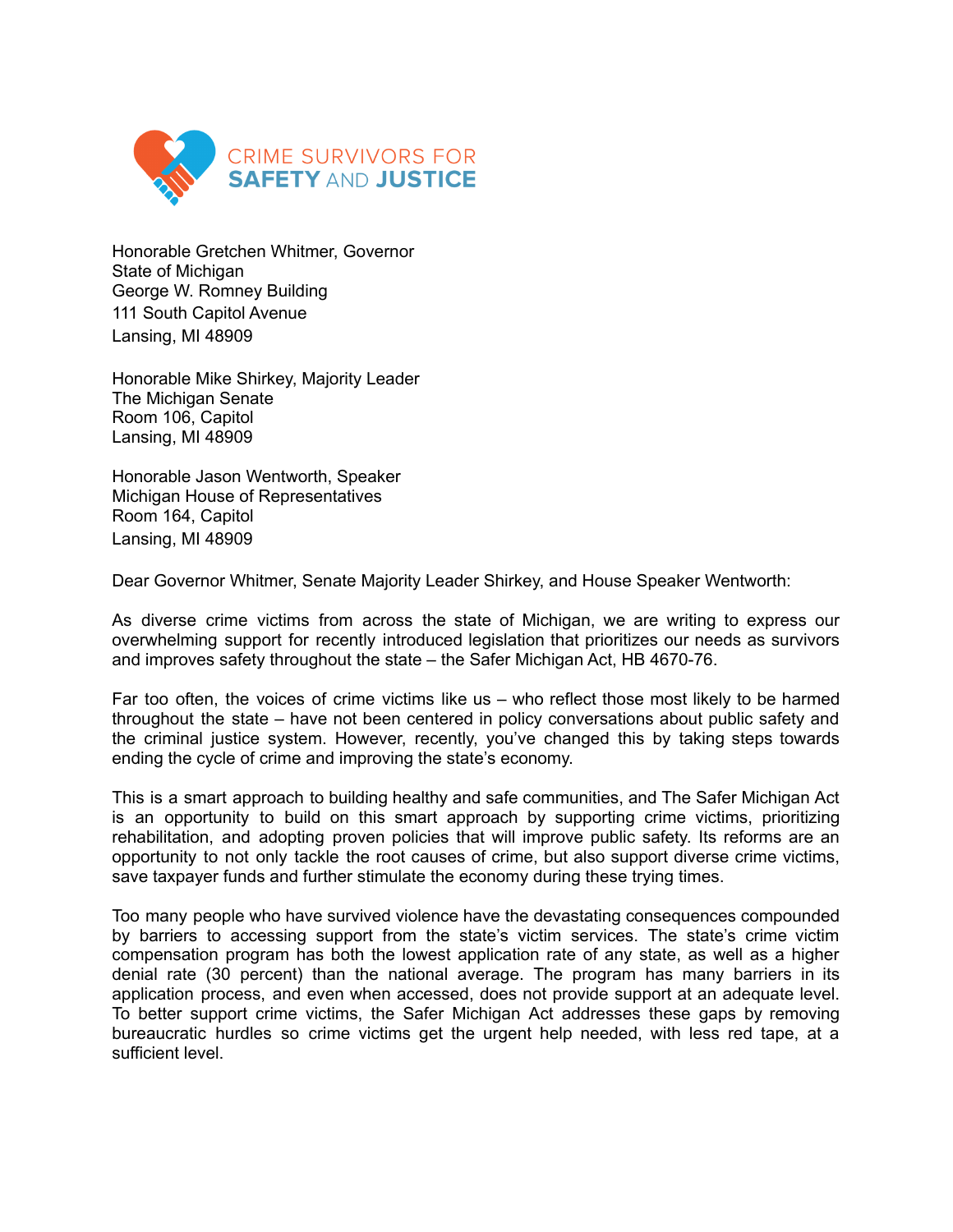In addition, many crime victims lack protections from losing their housing in the aftermath of their victimization. The Safer Michigan Act would provide lease termination protections to all violent crime victims, witnesses, and their family members to ensure their safety.

As victims of crime, we are determined to never have what happened to us ever happen to anyone else. Communities across Michigan deserve a criminal justice system that provides critical support to crime victims so they will never be victimized again. Michigan currently spends about \$2 billion a year on incarceration, while many crime victims lack support. Our state can build on previous successes with programs like Vocational Village, which incentivize incarcerated people to participate in rehabilitative programming. These proven, smart policies require accountability, while ending the cycle of crime and ensuring more prudent use of taxpayer dollars.

The Safer Michigan Act would incentivize participation in rehabilitation programs amongst people in prison before they are released. This approach of providing productivity credits creates a system of accountability where participants can earn credits upon completion of programs, such as Michigan Department of Corrections core programming and education, that prepare people for return into the workforce. These policies have a proven record of making communities safer and stimulating local economies by reducing recidivism and helping people become productive members of their communities upon their reentry.

Common sense solutions, like the Safer Michigan Act, are an opportunity to ensure public funds are invested in what works to stop cycles of crime and provide trauma recovery in communities often left behind by the current system. Our public safety resources must be employed in the best ways that are critical to making our communities safer.

We thank you for listening to crime victims in the past, and look forward to continuing our work together to ensure that all communities are safe. We urge your support of these critical reforms and offer ourselves as a resource to make sure that the voices of diverse crime victims are heard to make our communities safer.

Sincerely,

Crime Survivors for Safety and Justice Michigan members

Abdullah EL-Alamin Adeenah Rosh Amber L. Balkema Amber Perry Angela Cosma Angela Rodriguez Anita M. Brown Antoinette Pagano Barbara Carr Barbara Davis BarBara Hubbard-Frazier Barbara L. Jones Beatrice Segur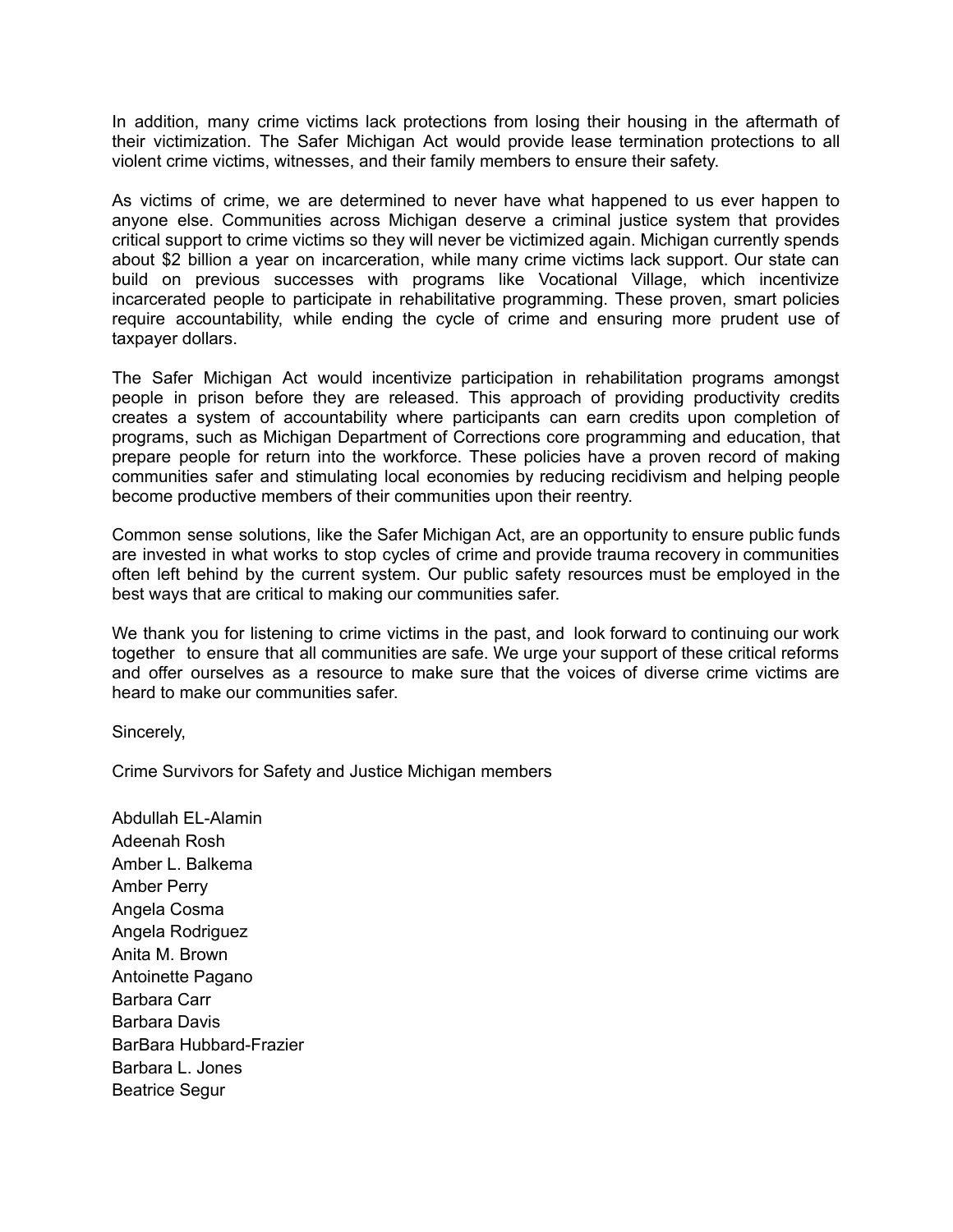BeeJones Harris Bernice RingoWilson Beverly Schlaff Beverly Stevenson Blake Hart Bobbie Adams Bonita Cameron Bonita Lovejoy Brenda Newell Bridgetta Bingham Carole Jones Carolee Carter Carriann Crum Catherine Infantado Chanise Turner Cindy Davis Cynitra Anderson Dana Roberds Dawnette Begin Deb Clark Debbie Thero Debora Wright Deni Hunter Dennis Hester Deolis Allen III Diana Turner Diane Nielsen Dorothy WalshCook Eleanor West Elizabeth McGinnis Elizabeth Ross Felicia Simila Francine Hill Geri Biggs Gina Huser Gloria J. Noble Heather Sierminski-Winklepleck Heather Winklepleck Heidi Plott Heidi Schaible Jacqueline Johnson Jason Kostrzewa Jeff Lewis Karol Price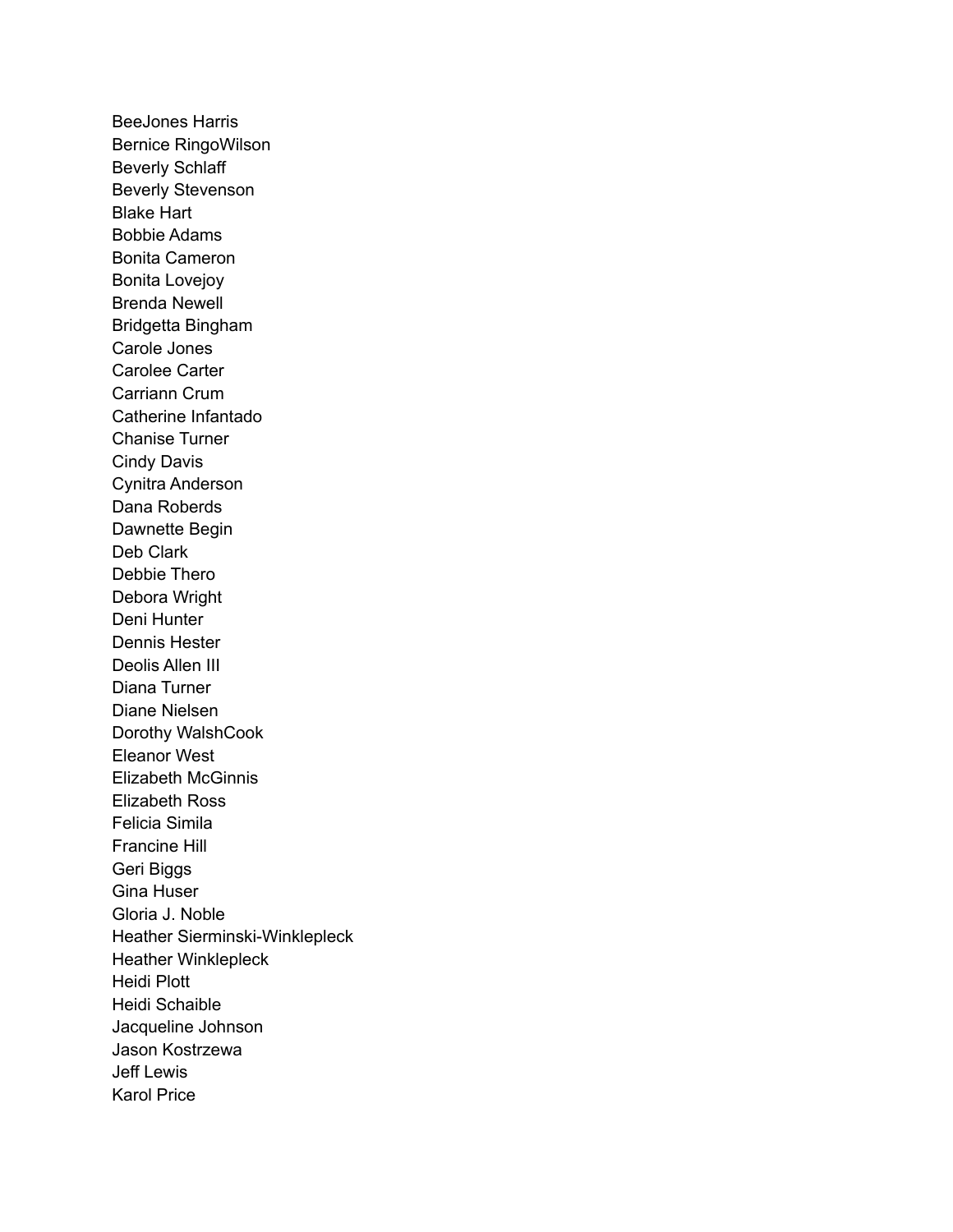Karolyn Jennings Kathleen E. F. Adair Kathleen Nummerdor Kathleen T. Hunt Kevin Massingille Jr Kimberly J. Budary Kimberly Roach Kristen Burgess Kristian Powell Kristy Pulaski Leigh Benigni Leslie Bradley Lisa Howard Lorenzo Barber Lynn Walker Malaika Ward Marcia Nessan Marell Richardson Margaret Masters-Jun Marie Mccullough Marlene Nine Marrha Goetz Maureen Sheahan Max Sokolnicki Melanie Poole Michael Ryan Michelle Wright Monica Sanders Natalie Harrison Natasha Huddleston Patsy Waycaster Reandyland Henderson Rebecca Boni Robin Sweigert Rulesha Mitchell Ruth Jarvis Shari Ware Sharon Hall Shawan Dortch Shelby Campbell Shirley Duncan Siprenia Pearson Sonja Aubrey Stacy Kiernan